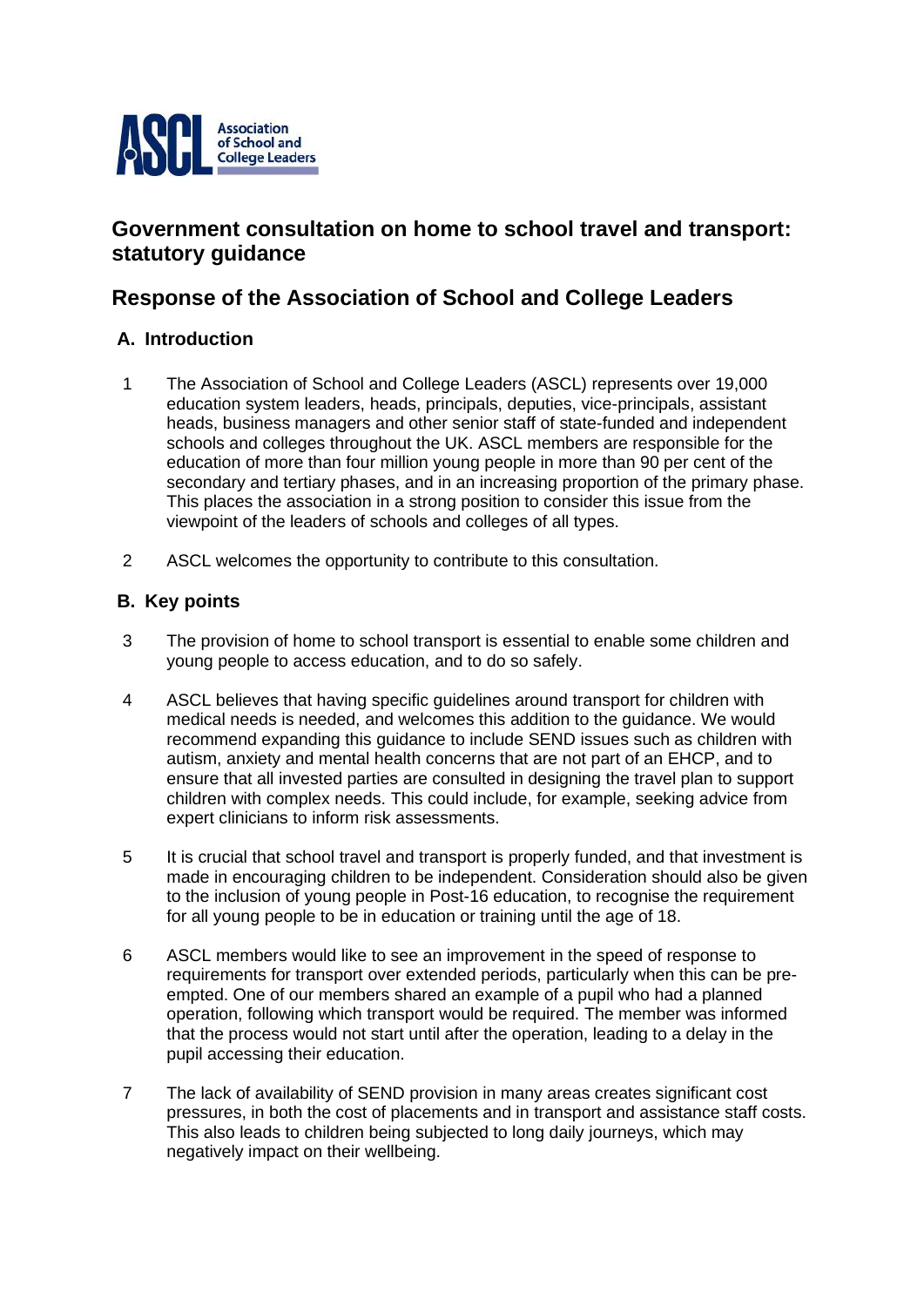### **C. Answers to specific questions**

### **Ease of use and understanding**

#### **Question 1a: Do you agree that the new guidance is clear and easy to understand?**

#### **Question 1b: Are there any areas of the revised guidance you believe could be further improved? If yes, please provide further feedback.**

8 The guidance is clear and easy to understand. It may need to be strengthened in some areas, such as providing more clarity to local authorities on supporting children with medical needs. See our response to Question 4 below for more detail on this.

### **Examples**

**Question 2a: Do you think the examples will help local authorities meet their statutory duties?** 

**Question 2b: Please provide additional comments on any of the examples, ensuring you refer to the example to which your comment relates.** 

#### **Question 2c: Are there any other areas in which you believe an example may be useful, or where you could possibly provide a further example? If so, please provide further information.**

- 9 ASCL agrees that the examples used, such as those around statutory walking distances, unsafe walking routes and extended rights, are clear, and should help local authorities in meeting their statutory duties. These examples will also be useful in helping parents and carers understand their entitlement to free transport to school.
- 10 However, we disagree that it is always appropriate to calculate the shortest distances using other routes other than roads, particularly in rural areas. It is paramount that consideration is given to the suitability and safety of the route all year round.
- 11 ASCL suggests providing an example or further information about putting in place risk assessments for children with medical needs or requiring other forms of support. This would help local authorities in ensuring that provisions are suitable, and appropriately documented and communicated.

### **The interaction between Universal Credit and eligibility for extended rights transport**

#### **Question 3: Are paragraphs 15-19 clear about the interaction between Universal Credit and extended rights? If not, please explain why.**

12 The section detailing extended rights for children eligible for free school meals or if a parent they live with receives maximum Working Tax Credit appears to be clear and understandable.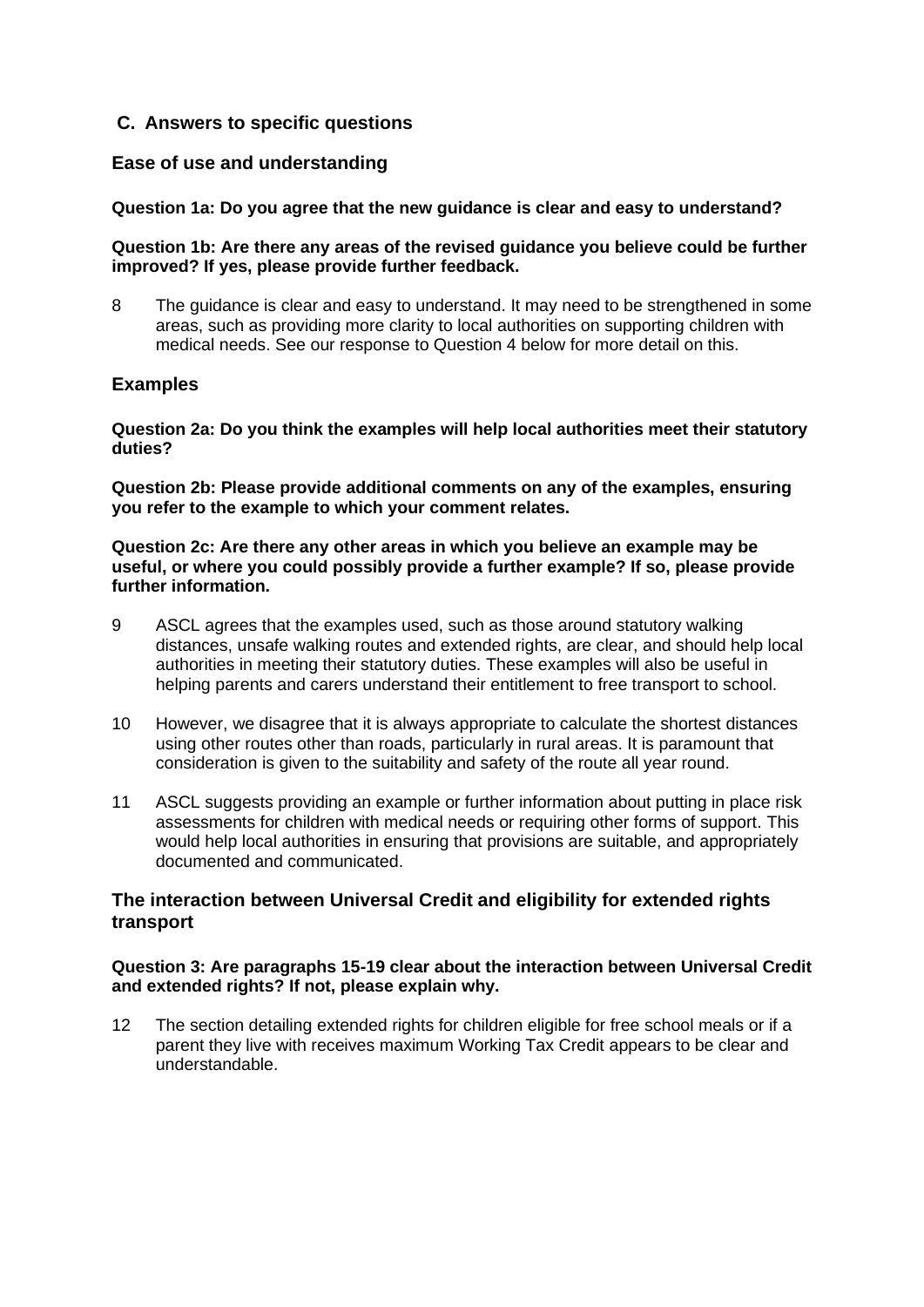### **Children with medical needs**

### **Question 4: Do you agree this is an effective and proportionate approach to the management of children's medical needs on school transport?**

- 13 ASCL agrees that having specific guidelines around transport for children with medical needs is needed, and welcomes this addition to the guidance. This needs to include guidance on children with SEND such as those with autism, anxiety and ADHD, who may or may not have an EHCP. Other risks relate to children with complex mental health needs who may be at risk of harming themselves by, for example, opening the doors of a moving taxi. In the section regarding consulting with parents and schools, we recommend adding medical professionals. For medical needs we should also be guided by clinician's advice, for example from CAMHS.
- 14 Currently, risk assessments are made around decisions such as the need for escorts when children are travelling alone, but this is not always followed up with a written documented plan. Including this in the guidance will help. We are unsure about the likely success of providing drivers or escorts with training to deal with issues that arise, and would welcome further clarity on how LAs would check and enforce the suitability of this provision.
- 15 A further issue related to medical needs is the requirement under section 19 that LAs make provision available as soon as it is clear that a child will have missed school for fifteen days. Currently it can take up to four weeks to get transport arrangements in place. Given recent local government ombudsman rulings against LAs, we think it would be helpful to include in the guidance a reminder to LAs of their duty to put provision in place as soon as possible.

### **Local home to school transport policies**

### **Question 5: Do you agree that Part 4 and the checklist in annex 1 will help local authorities make sure their transport policies are lawful?**

16 The checklist in annex 1 appears be helpful. We are not able to comment on whether the contents are sufficiently comprehensive to ensure that local authority transport policies are lawful.

### **Public Sector Equality Duty**

#### **Question 7: Do you agree that the proposed changes will not have a negative impact on any children with one or more of the relevant protected characteristics outlined in the Equality Act? If not, please explain why.**

17 We welcome this guidance and the statutory requirement on local authorities to consider individual circumstances differently. However, effective local action depends on the interpretation of this duty. The guidance would benefit from the inclusion of case studies that clarify expectations. For example, we are aware of examples where local authorities have used the distance criteria for children attending special schools rather than assessing on needs. This causes distress to families, fails to meet pupil needs and impacts negatively on both pupils and their families. This is not the interpretation of this duty that we would expect.